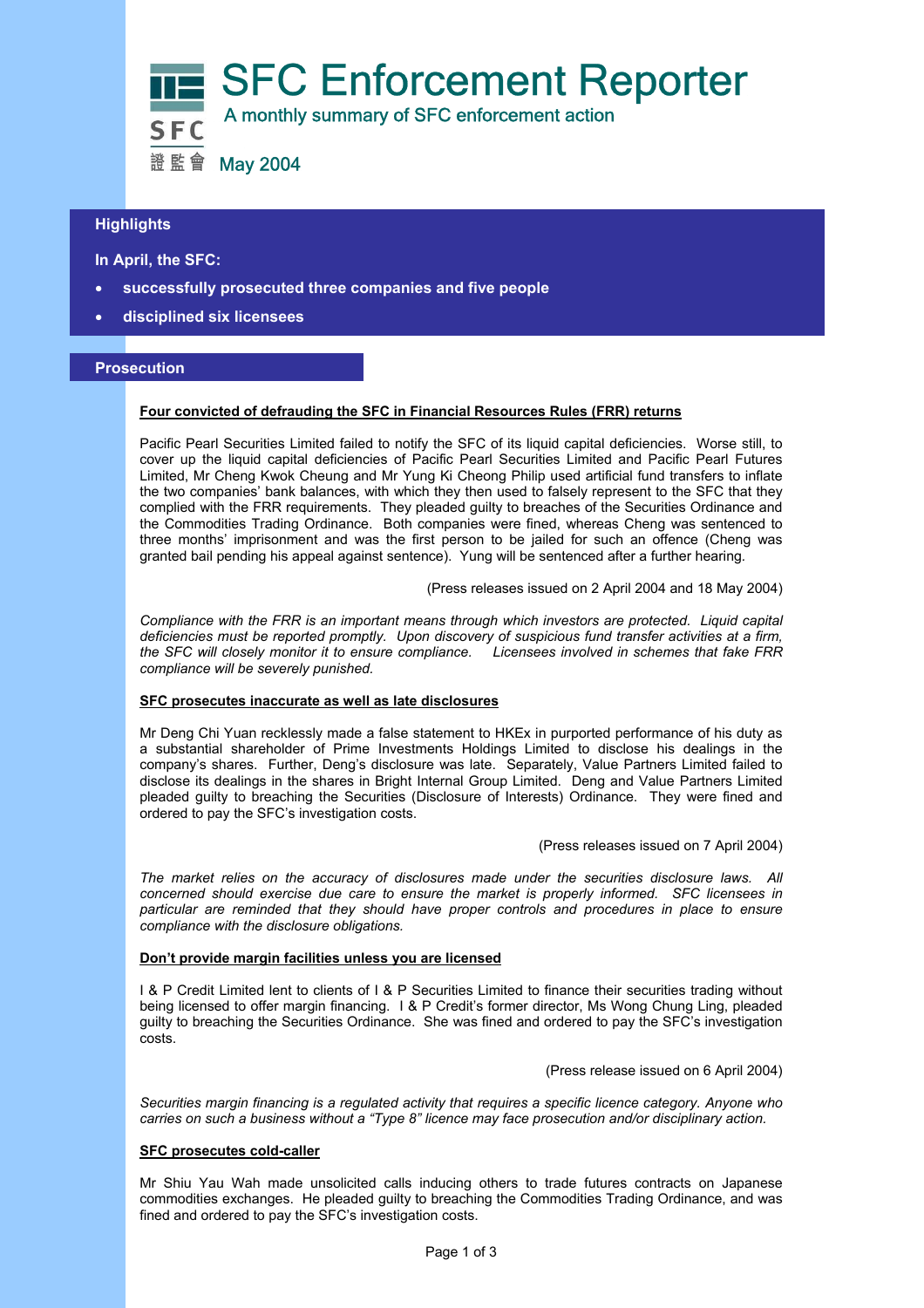

(Press release issued on 21 April 2004)

*Making unsolicited contact with people to entice them to trade, or "cold-calling", is, subject to some exceptions, illegal. The law is intended to stop firms pressuring people to trade financial products. We are especially concerned about firms trying to induce people to buy sophisticated, leveraged financial products that are unsuitable for them. We have encountered some recent examples involving people being enticed to buy Japanese futures contracts and leveraged foreign exchange. We advise firms to keep their sales force under close supervision and be careful that marketing doesn't cross the line into illegality.* 

# **Discipline**

## **Poor internal controls may lead to fines**

The SFC suspended Mr Or Wai Hung Kenneth's licence for six months. Prudence Securities Company Limited, of which Or was a responsible officer, was reprimanded. An SFC inquiry into trading malpractices of a former representative of Prudence revealed that the firm's internal controls were inadequate. Staff activities were not monitored, and there were no written company policies in place. In particular, settlement and dealing functions were not adequately segregated, and there were no systems to guard against short selling and unauthorised trading. As the sole dealing director at the time, Or bore direct responsibility for the internal control failings and for failing to supervise the former representative.

(Press release issued on 7 April 2004)

The SFC also reprimanded Tanrich Futures Limited and its responsible officer, Ms Lau Yim Ling. A Tanrich employee cold called a person three times and pestered the person into opening a futures account. Tanrich's internal policies on the definition of cold calling were inconsistent with the law. Further, Tanrich's lack of a proper monitoring system over its staff's activities led to unregistered staff engaging in dealing activities. Lau did not even know what constituted cold calling under the law, and therefore was deficient in an important area of her professional knowledge.

## (Press releases issued on 21 April 2004)

*Serious internal control failings will be treated more harshly under the SFO and may attract a fine. To avoid regulatory action and any reputational damage, step up your internal controls now. An essential part of good internal controls is proper supervision by senior staff. Senior staff found wanting in their supervisory skills and allowing staff under their charge to engage in illicit activities will be disciplined.*

## **Even client's spouse cannot operate the account without written authorisation**

Mr Wong Ping Chung Raymond's licence was suspended for four months. He helped his colleague's wife open a trading account without having met her, but he nevertheless signed as a witness on the account opening forms. Further, whilst the colleague was not registered, Wong allowed him to place orders on his wife's behalf without there being a written authorisation in place.

### (Press release issued on 22 April 2004)

*Signing as a witness without actually witnessing the client's signature not only is dishonest, but also opens up the possibility for further misconduct or crime, particularly where the representative accepts orders from persons other than the account holder. Imagine if your bank lets someone operate your bank account without written authority! Securities accounts are no different. Such behaviour evidences a reckless disregard for the law, market integrity and client interest and will meet with appropriate sanction.* 

### **Losing client agreements risks losing money**

Core Pacific-Yamaichi International (HK) Limited was reprimanded for losing client agreements.

(Press release issued on 6 April 2004)